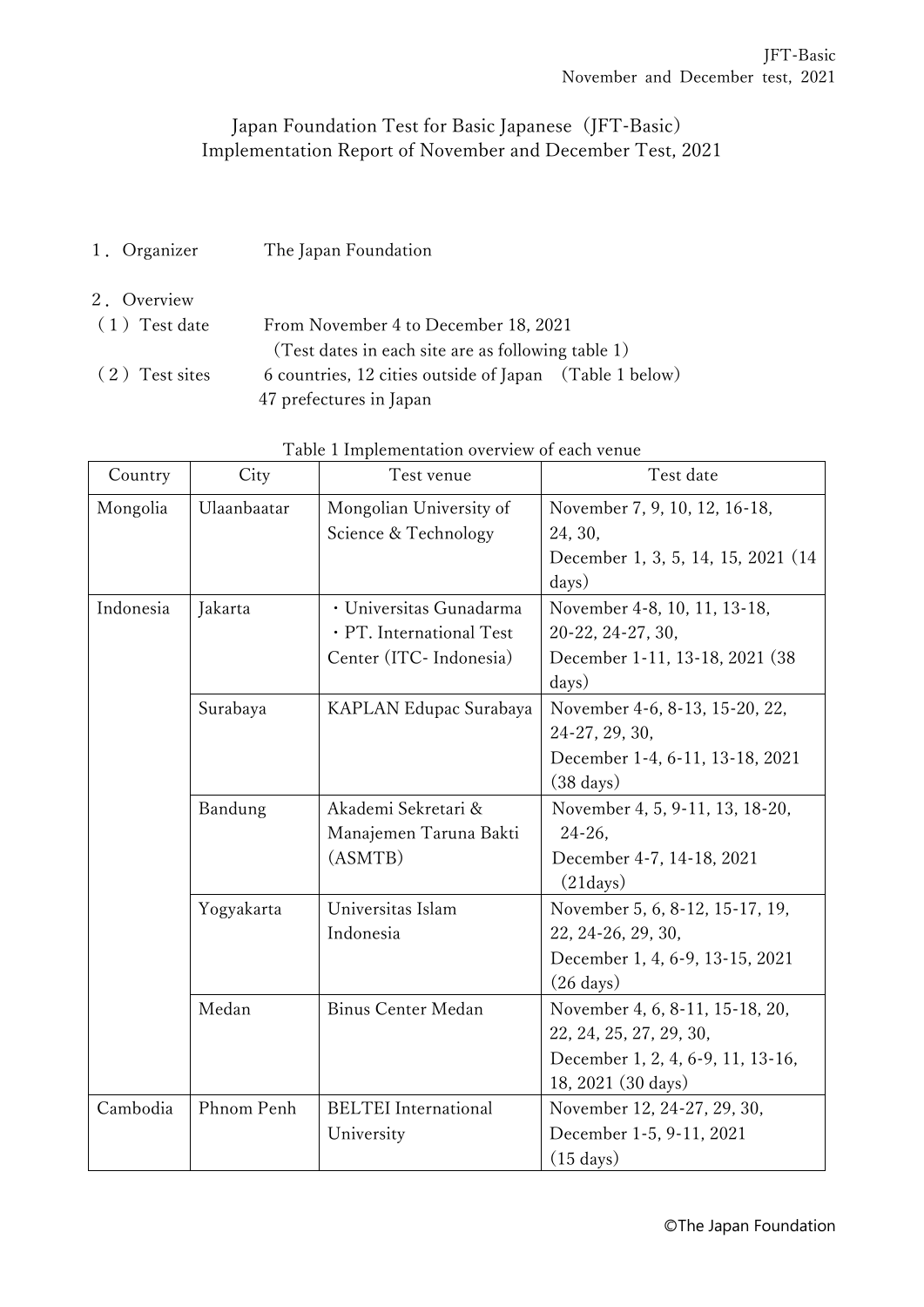JFT-Basic

|             |                |                           | November and December test, 2021    |
|-------------|----------------|---------------------------|-------------------------------------|
| Thailand    | Bangkok        | Kasem Bundit University   | November 7, 8, December 12, 13,     |
|             |                |                           | 16, 2021 (5 days)                   |
| Philippines | Manila         | · Prometric Bulatao Test  | November 4-13, 30,                  |
|             |                | Center                    | December 1-18, 2021 (29 days)       |
|             |                | · MD BUNCIO UPKILLS       |                                     |
|             |                | OPC.                      |                                     |
|             | Cebu           | TRAIN, EDUC & DEV         | November 5, 7-9, 14, 15, 21, 22,    |
|             |                | CONS INC                  | 29,                                 |
|             |                |                           | December 3, 5-7, 9, 10, 12, 13, 16, |
|             |                |                           | 2021 (18 days)                      |
|             | Davao          | Horizon Psychological and | November 4, 5, 8-13, 16-19, 22,     |
|             |                | <b>Testing Services</b>   | 24-26,                              |
|             |                |                           | December 1-3, 6, 7, 9, 10, 14-18,   |
|             |                |                           | 2021 (28 days)                      |
| Nepal       | Katmandu       | Universal Language &      | November 4, 7-12, 14-19, 21, 22,    |
|             |                | Computer Institute        | 27, 29, 30,                         |
|             |                |                           | December 5-7, 12-14, 2021 (24)      |
|             |                |                           | days)                               |
| Japan       | 47 prefectures |                           | November 4-22, 24-30,               |
|             |                |                           | December 1-18, 2021 (44 days)       |

Due to the power outage caused by typhoon, the tests which had been planned in the following venue were cancelled.

| Country            | City | Test venue                    | Test date                 |
|--------------------|------|-------------------------------|---------------------------|
| Philippines   Cebu |      | TRAIN, EDUC & DEV<br>CONS INC | December 17, 2021 (1 day) |

## 3.Results

(1)Number of applicants, examinees and examinees passed and percentage passed

|             | Number of<br>applicants | Number of<br>examinees | Number of<br>examinees passed | Percentage passed |
|-------------|-------------------------|------------------------|-------------------------------|-------------------|
| Mongolia    | 69                      | 68                     | 29                            | 42.6%             |
| Indonesia   | 4,715                   | 4,495                  | 1,912                         | 42.5%             |
| Cambodia    | 155                     | 154                    | 37                            | 24.0%             |
| Thailand    | 151                     | 137                    | 46                            | 33.6%             |
| Philippines | 613                     | 567                    | 164                           | 28.9%             |
| Nepal       | 348                     | 303                    | 85                            | 28.1%             |
| Japan       | 1,386                   | 1,279                  | 613                           | 47.9%             |
| Total       | 7,437                   | 7,003                  | 2,886                         | 41.2%             |